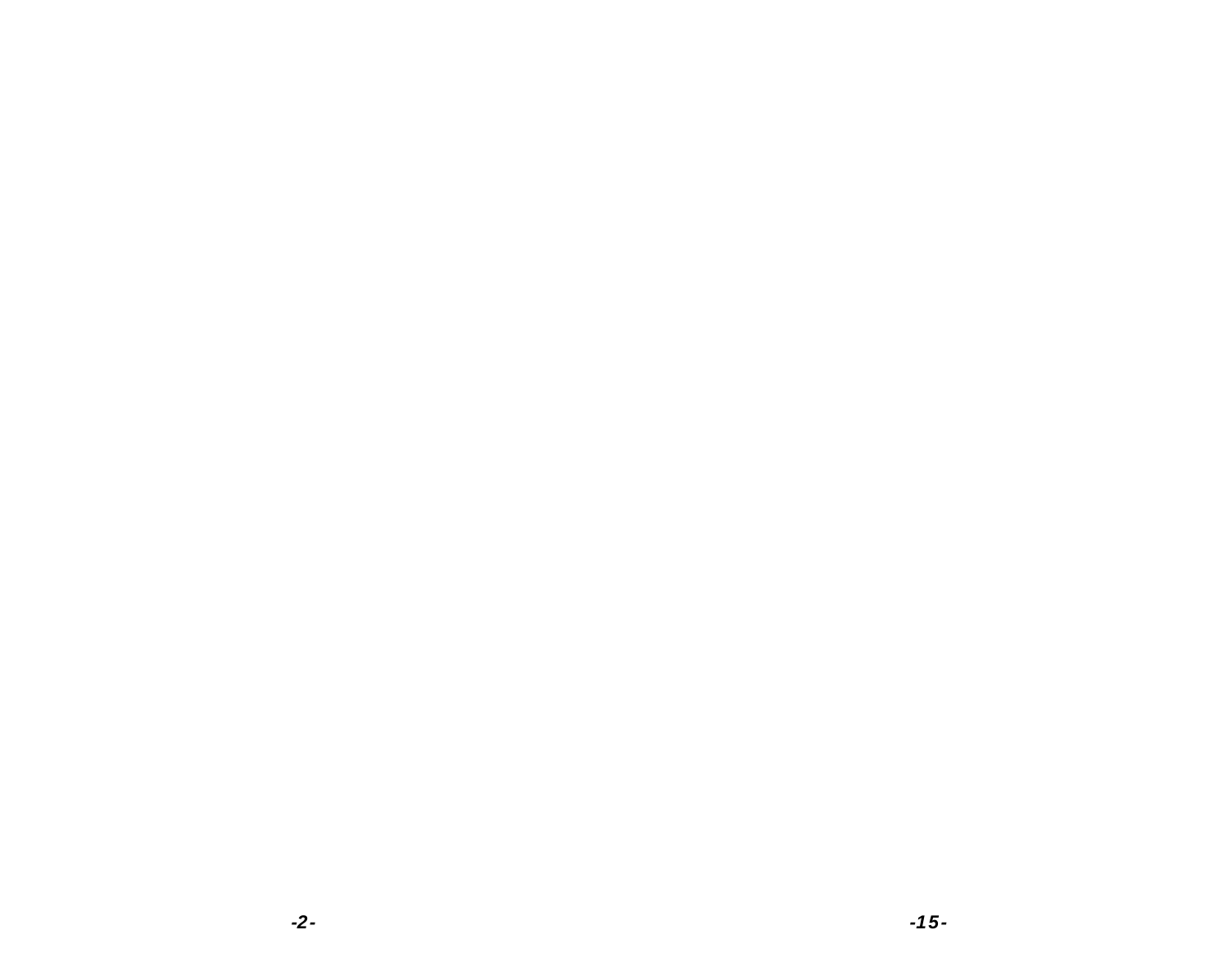#### *Technical Specifications*

- Runs on 5 VDC, 60 mA. Power is provided by Si™ indexer-drive on Port 1. Also provides up to 40 mA for MMI via PC/MMI port. **Power**
- **Communication** Ports 1 4: RS232, 9600 bps, 8 data bits, one stop bit, no parity. MMI: same. PC in router mode: same.

PC when running SiNet Hub Programmer software: 19200 bps. Max cable length, any port: 50 feet.

- I/O: European style screw terminal blocks. Wire size: AWG 12 28. Drives & PC/MMI: RJ11 **Connectors**
- Printed circuit board, 4.2 x 2.85 inches (107 x 72 mm). Weighs 2.7 ounces (75 grams). Two red LEDs. Operating temperature range: 0 - 70° C. Optional DIN rail mounting kit (DMK-1). **Physical**
- Optically isolated, differential 5-24V logic. 2200 ohms internal resistance. 1.5 mA minimum "on" current. **Inputs**
- Optically isolated, darlington photo transistors. 30V, 100 mA max. **Outputs**

# *Contents*

# *Pin Assignments*



PC/MMI Port **Port 1** Port 1 Ports 2 - 4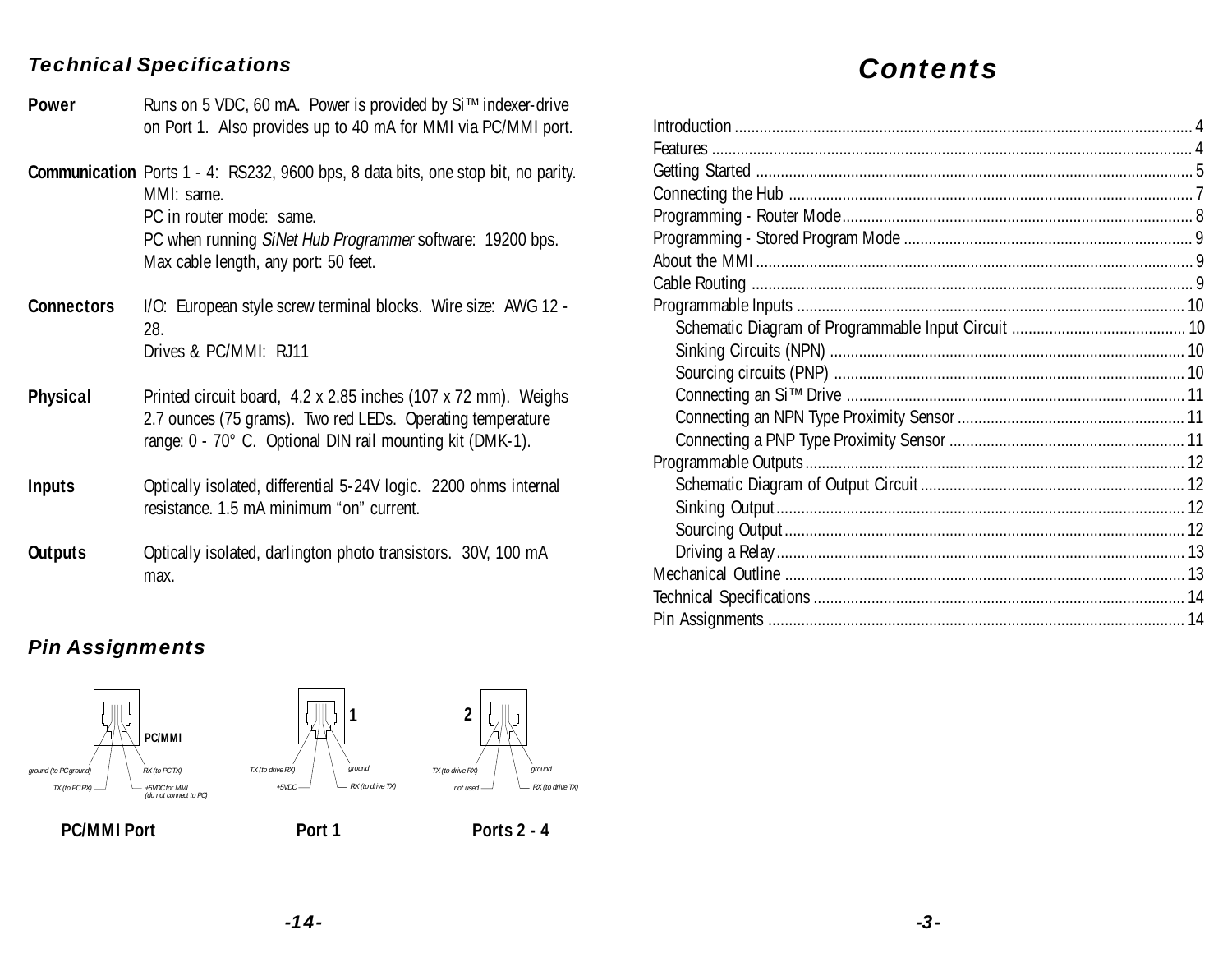### <span id="page-3-0"></span>*Introduction*

Thank you for selecting an Applied Motion Products motion control device. We hope our dedication to performance, quality and economy will make your motion control project successful. If there's anything we can do to improve our products or help you use them better, please call or fax. We'd like to hear from you. Our phone number is (800) 525-1609 or you can reach us by fax at (831) 761–6544.

## *Features*

- Can be programmed to control an entire multi-axis motion control system using SiNet Hub Programmer™ software (included).
- Can also act as a router, allowing a host computer or PLC to control one to four drives and the on-board I/O using Si™ Command Language (SCL)
- Four built-in programmable inputs, optically isolated, 5-24 VDC
- Four built-in programmable outputs, optically isolated, 24V 100mA max load
- Hub programs and host computers also have access to the I/O in each drive, typically 8 inputs and 3 outputs per drive.
- Screw terminal connectors make I/O wiring easy.
- RJ11 "telephone-style" connectors for drives & PC for easy, reliable connections.
- Hub444 is powered by drive #1. No external power supply required.
- Can control and power optional MMI (operator terminal).
- Optional DIN rail mounting kit makes installation easy.

# *Compatible Indexers & Drives*

All units have 8 programmable inputs and 3 programmable outputs or more Si5580: runs on 120/240VAC, 80V bus, 5.5A/phase, 2000 - 50800 steps/rev Si3540: runs on 120/240VAC, 40V bus, 3.5A/phase, 2000 - 50800 steps/rev 7080i: runs on 24 - 80 VDC, 7A/phase, 2000 - 50800 steps/rev 3540i: runs on 12 - 42 VDC, 3.5A/phase, 2000 - 50800 steps/rev 1240i: runs on 12 - 42 VDC, 1.2A/phase, 2000 - 50800 steps/rev Si-100: indexer only, runs on 120/240VAC, provides industry standard step and direction signals to a wide range of step motor and servo motor drives BL7080i: open frame servo drive, 24 - 80 VDC, 7 amps continuous, 14 peak BLSi7080: 120/240 VAC servo drive, 7 amps continuous, 14 peak BLU100-S, BLU100-Si: 24 - 48 VDC servo drives, 100 watts BLU200-S, BLU200-Si: 24 - 48 VDC servo drives, 200 watts BLU1000-S, BLU1000-Si: 120/240 VAC servo drives, 1000 watts



## *Mechanical Outline*



*-4-*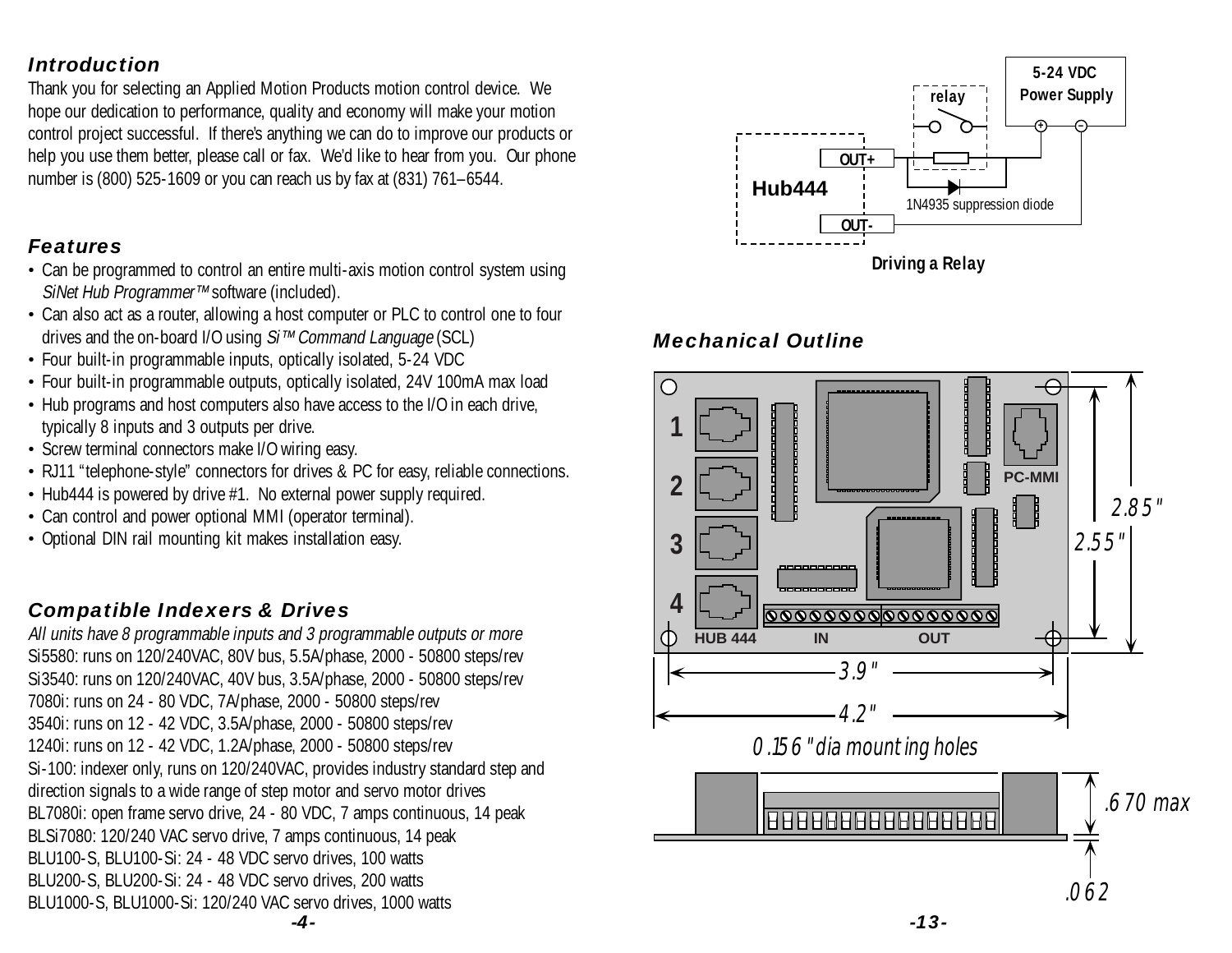# <span id="page-4-0"></span>*Programmable Outputs*

The Hub444 provides four programmable outputs that can be used to drive LEDs, relays and the inputs of other electronic devices like PLCs and counters. The "+" (collector) and "-" (emitter) terminals of each transistor are available at the connector. This allows you to configure each output for current sourcing or sinking. Diagrams of each type of connection are shown below.

#### **Do not connect the outputs to more than 30VDC. The current through each output terminal must not exceed 100 mA.**



**Schematic Diagram of Output Circuit**



# *Getting Started*

The SiNet™ Hub444 can be used two different ways. You must choose based on your application.

Stored Program Mode is easy. Just install our SiNet Hub Programmer™ software on your PC, and point and click your way to a completed program. Once you're done preparing and testing your program, it stays inside the hub and runs without the PC. Your program not only controls up to 4 motion control axes, it can also interact with an operator using our Man Machine Interface (MMI). The MMI lets the operator make decisions, choose operations from a menu, visually position your load, and enter part counts, move distances and speeds.

The SiNet Hub Programmer™ software not only saves you time because it's easy to learn and easy to use, it also eliminates most of the things that can go wrong during the set up and programming of a system.

We highly recommend that you try the SiNet Hub Programmer™ software before considering Router Mode.

#### To use your SiNet™ Hub in Stored Program Mode, you will need:

- ✔ at least one Si™ step motor or servo motor drive
- $\vee$  a motor for each drive

 $\checkmark$  a small flat blade screwdriver for tightening the connectors - an Applied Motion Products screwdriver suitable for this purpose is included with your drive.

 $\swarrow$  a 5-24 volt DC power supply may be required to use the isolated I/O

 $\triangleright$  a Pentium or better PC running Windows 95, 98, 2000, ME, XP or NT with an unused 9 pin serial port. The SiNet Hub Programmer™ software does not run with Windows 3.1.

✔ a PC serial interface cable (it comes with your Si™ indexer/drive)

 $\checkmark$  a modular telephone line cord for each indexer/drive (the hub comes with one 7 foot cable, and each drive includes a 7 foot cord. You can get longer cords anywhere telephone cords are sold, such as your local supermarket, discount store or Radio Shack)

Router Mode is for systems where you will be using your own software to control multiple indexer-drives. The Hub routes commands to individual drives based on address characters that your software sends along with the commands. It also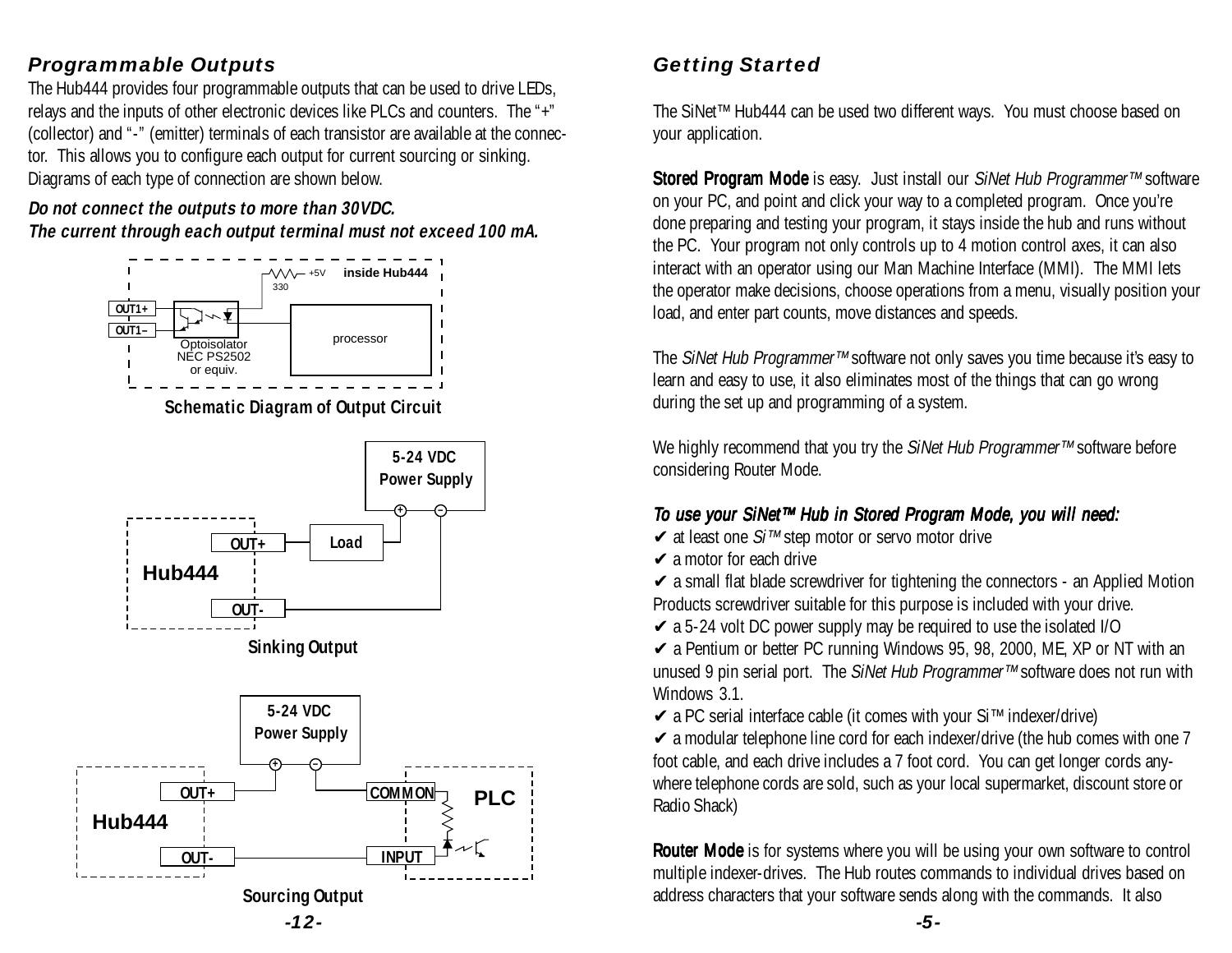<span id="page-5-0"></span>routes messages from the drives back to the host PC or PLC. In Router Mode, the indexer-drives are commanded and queried using SiNet Command Language (SCL). Router Mode is the most versatile way to use the hub, but also the most difficult because you'll need a highly skilled programmer to write your host software.

#### To use your SiNet™ Hub in Router Mode, you will need:

- ✔ at least one Si™ step motor or servo motor drive
- $\triangleright$  a motor for each drive
- $\checkmark$  a small flat blade screwdriver for tightening the connectors an Applied Motion Products screwdriver suitable for this purpose is included with your drive.
- $\overline{\smile}$  a 5-24 volt DC power supply may be required to use the isolated I/O
- $\sw$  a PC running Windows 95, 98, 2000, ME, NT or XP with an unused 9 pin serial port.
- ✔ a PC serial interface cable (it comes with your Si™ indexer/drive)
- $\checkmark$  a modular telephone line cord for each indexer/drive (the hub comes with one 7 foot cable, and each drive includes a 7 foot cord. You can get longer cords anywhere telephone cords are sold, such as your local supermarket, discount store or Radio Shack)
- $\checkmark$  your own custom software to command and query the indexer/drives using Si<sup>™</sup> Command Language (SCL). This means you need a highly skilled computer programmer working with a language system like C, Visual Basic or Labview.

The sketch below identifies some of the features of the SiNet™ Hub. Please examine it now.





#### **Connecting an Si™ Drive**





**Connecting an NPN Type Proximity Sensor** When prox sensor activates, input goes low (closed).



**Connecting a PNP Type Proximity Sensor**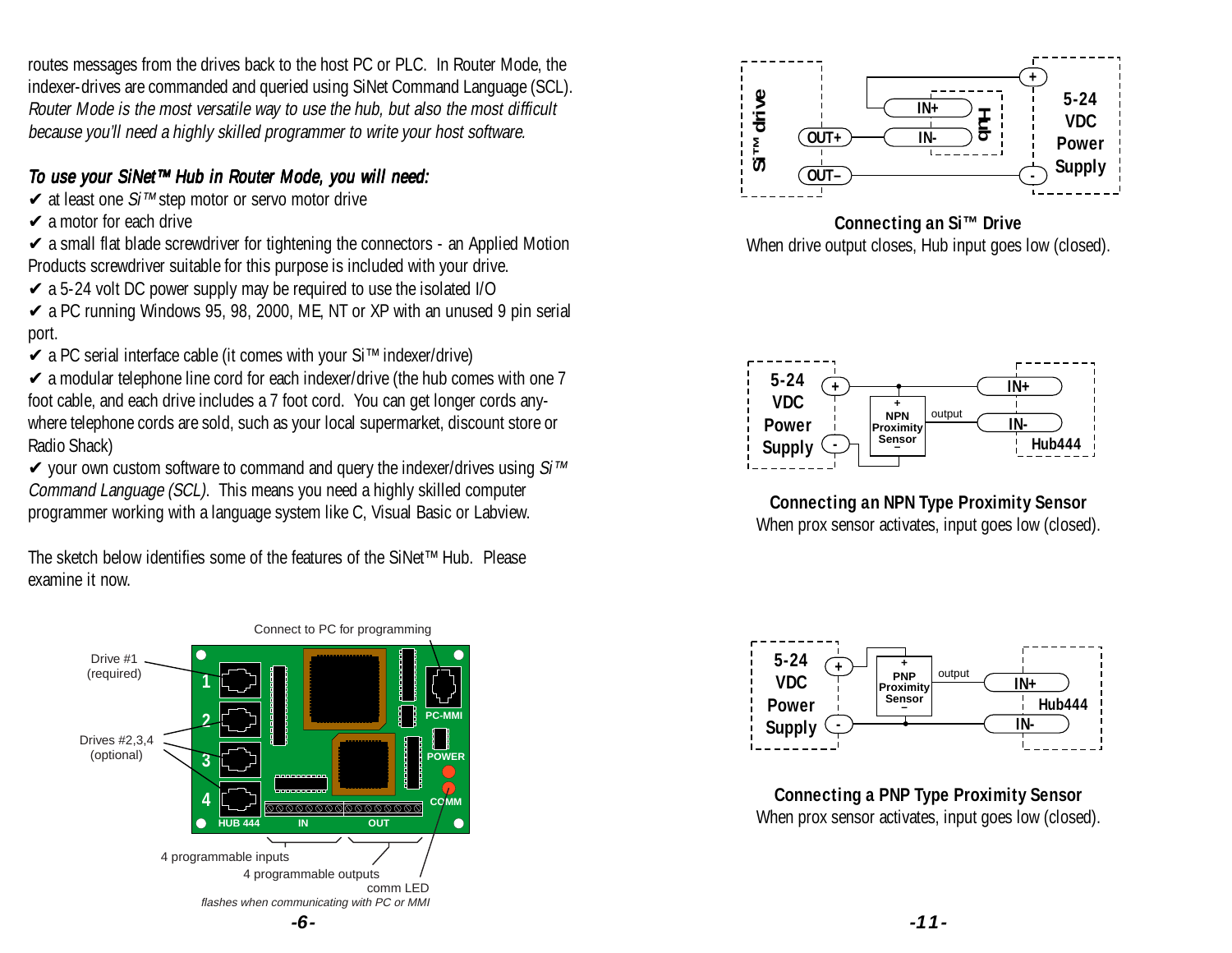## <span id="page-6-0"></span>*Programmable Inputs*

The Hub444 provides four digital inputs for external equipment such as sensors, switches and other electronics. These inputs are optically isolated, and allow a wide range of input voltages to be used. Each input gives you the option of using sinking or sourcing signals.

A schematic diagram of the input circuit is shown below.

You must supply 5-24 volts DC to supply current to the LEDs on the input side of the optoisolators. Most CMOS and open collector TTL devices are directly compatible with this drive, as are typical PLC and proximity sensor outputs.



#### **Schematic Diagram of Programmable Input Circuit**

#### **Sinking Circuits (NPN)**

If your output devices prefer to sink current, then connect the "+" terminals to your positive power supply, and the "-" terminals to your signals. If you are using a TTL circuit to drive the hub inputs, connect the "+" terminals to your 5 volt bus. No ground connection is needed. If you are using a PLC or proximity sensor, you'll need a power supply.

#### **Sourcing circuits (PNP)**

If your output devices can only source current (some PLC outputs are this way), connect the "-" terminals to the ground of the DC power supply that powers your output circuits. Then connect your signals to the "+" terminals.

**Note: We refer to an input as being ON or CLOSED when current is flowing through the input. A signal is OFF or OPEN when no current is flowing. An input is OPEN when the "+" and "-" input terminals are at the same voltage, or when the input is left unconnected.**

# *Connecting the Hub*

All connections between the PC, the hub and the Si™ drives are made using four wire cables with RJ11 connectors. These are the same cords used to connect a telephone or modem to the wall jack. You'll also need a small black "modular adaptor" that allows the RJ11 cable to connect to the serial port on your PC. A modular adaptor is included with each Si™ drive.

You can use longer cables, up to 50 feet. Telephone line cords are easily available at your local supermarket, discount or electronics store.

#### **Note: never connect the SiNet hub to a telephone outlet or to the modem port of your PC.**

**Note: if you decide to make your own cables, make sure that the ends are terminated just like a telephone cord, as shown below. If you mess this up, you could seriously damage the hub, your drives or your PC. If in doubt, don't make your own cables.**